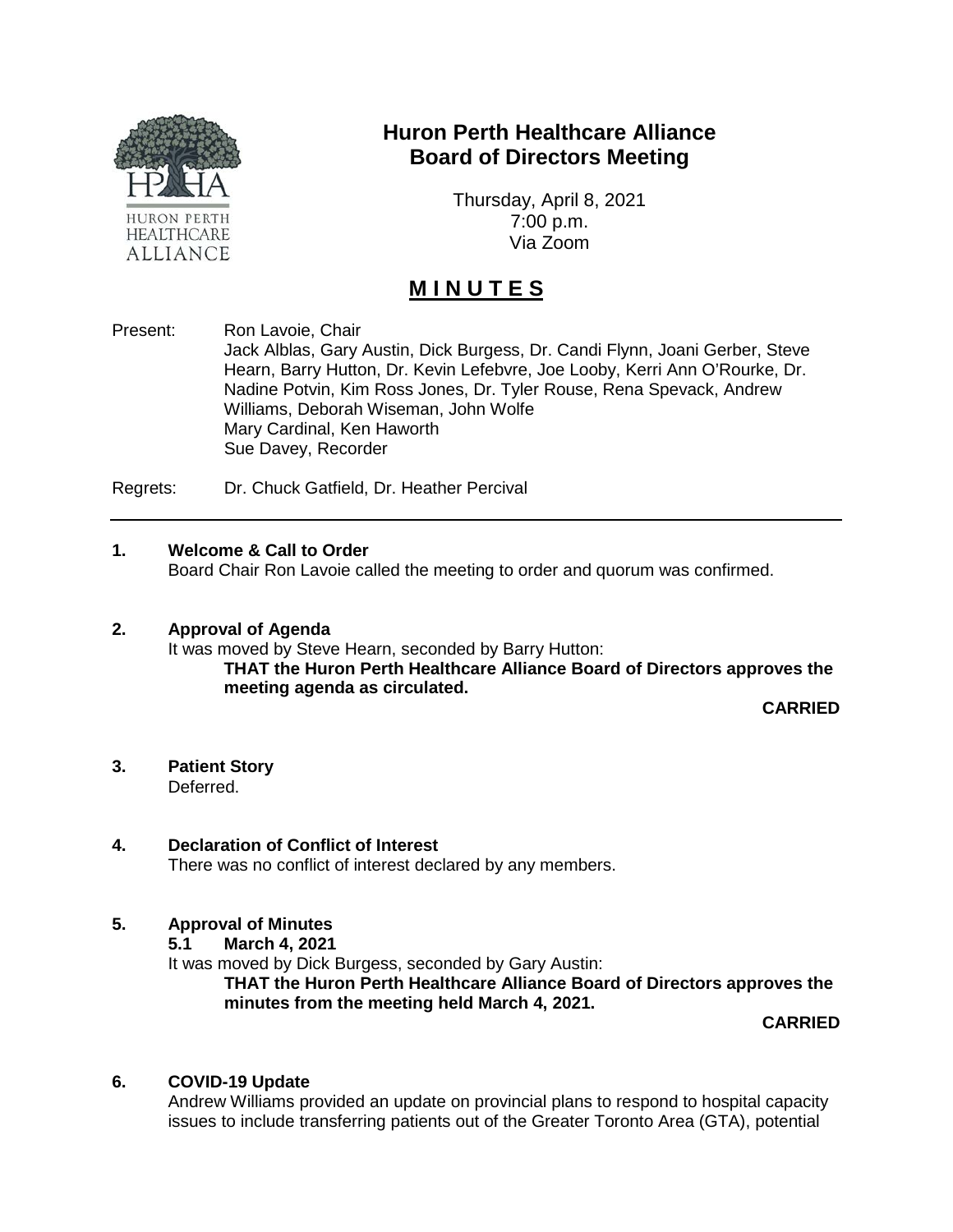redeployment of staff and ramping down scheduled surgeries and non-emergent/nonurgent activities to preserve critical care and human resource capacity based on the projected demands. The Huron Perth Healthcare Alliance (HPHA) is accepting two ICU patients from Trillium Health Partners in Mississauga over the next 24 hours as part of the strategy to free up capacity in the GTA where most of the hospitalizations due to COVID-19 are occurring. As outlined in Andrew's President & CEO Report to the Board, priorities identified, in addition to the recent provincial stay-at-home order, are targeted COVID-19 vaccinations to the hardest-hit and most vulnerable communities, improving vaccine confidence and increase uptake of vaccines, and sick pay for essential workers to help stop the community spread of COVID-19. Discussions are also being undertaken regarding enacting the critical care triage protocol. There was discussion and it was noted that although there are negative consequences for patients with delays in care, the surgical teams at HPHA thoroughly review wait lists daily and ensure that priority cases are looked after and patients are provided with the care needed. The HPHA will continue to work with regional and provincial partners on pandemic response and will keep the Board apprised of the situation.

#### **7. HPHA Commitments to our Communities**

Andrew provided an update on the process to date for the refresh of the Huron Perth Healthcare Alliance (HPHA) Commitments to our Communities. Engagement sessions have been held with the Management Team, Medical Advisory Committee, Huron Perth & Area Ontario Health Team, Local Advisory Committees and Foundations. Sessions will be held with Huron Perth municipal representatives and HPHA staff and physicians over the next few weeks. Andrew shared consultation themes received so far along with next steps to include:

- Continue Consultation, Internally and Externally through April
- Launch Feedback Survey for Broader Community Input
- Leadership "Planning Session"
- Governance Committee Engagement with Feedback
- Board Endorsement at June Meeting
- Relaunch at Annual General Meeting

There was discussion about the current and ongoing priority of right patient in the right location with the right care provider and strategies developed that are being put into place to improve and strengthen patient transitions across the system. Human resources recruitment and retention continues to be a priority and is a priority for most organizations in Huron Perth. Opportunities will be explored to work with system partners to create full-time positions and engage with our unions for new models of care.

#### **8. Consent Agenda**

It was moved by John Wolfe, seconded by Rena Spevack:

**THAT the Huron Perth Healthcare Alliance Board of Directors approves the April 8, 2021 Consent Agenda that included reports from the:**

- **Chief Nursing Executive**
- **President & Chief Executive Officer**

#### **CARRIED**

There was extensive discussion about the large number of human resource vacancies and recruitment and retention opportunities, a top operational priority for the HPHA. It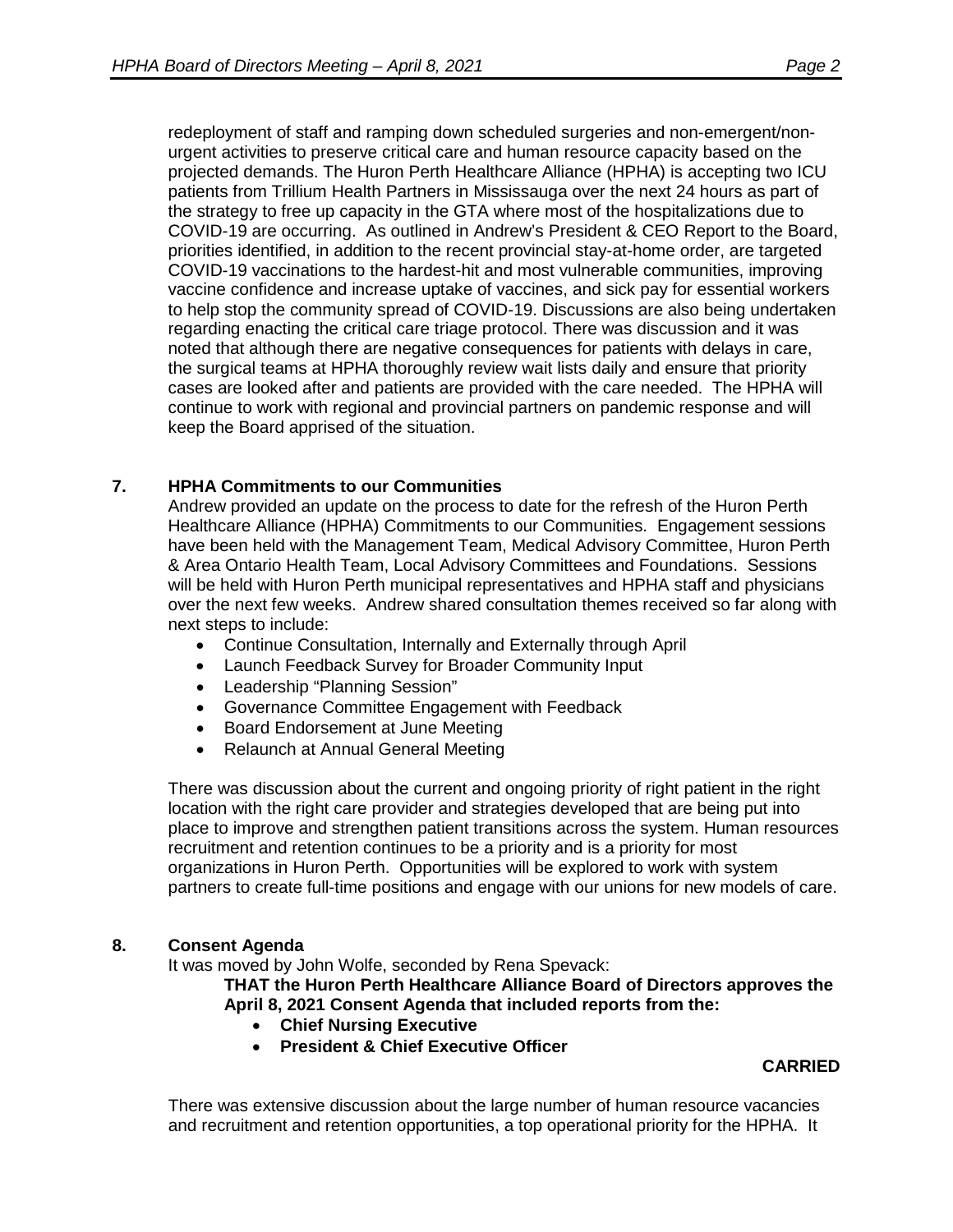was noted that the Human Resources Team has optimized their resources and is working very hard to address gaps. The need to attract and retain not only as an organization but as region was highlighted. Creating a separate Board Committee to focus on this priority was brought forward and will be further discussed at the Governance & Stakeholder Relations Committee.

#### **9. Governance**

#### **9.1 Board Committee Reports**

#### **9.1.1 Medical Advisory Committee**

The Medical Advisory Committee met on March 25<sup>th</sup> and Dr. Lefebvre presented the meeting highlights that were pre-circulated for informational purposes. He noted physician leadership changes to include Dr. Dhillon as Chief Hospitalist and Dr. Shankar Manickavasagam as the new Chief of Anaesthesia. Recruitment continues for Ophthalmologists and same-day joint procedures are going well with tremendous support from the Therapies and Anaesthesia programs.

#### **10. Huron Perth & Area Ontario Health Team Update**

Andrew Williams provided an update on the activities of the Huron Perth & Area Ontario Health Team (HPA-OHT).

- Year-End Celebration Event was held on March  $30<sup>th</sup>$ , supported by a number of Huron Perth Healthcare Alliance Board members which is appreciated.
- Working groups continue to move ahead the work in the three priority areas identified:
	- o Infection, Prevention and Control
	- o Mental Health & Addictions (Mobile Crisis Rapid Response Team)
	- o Congestive Heart Failure
- Human Resources recruitment is underway to bring support to the Secretariat.
- Physician Advisory Council was recognized for their ongoing leadership to include their work with the vaccine clinics.

#### **11. In-Camera Session**

#### **11.1 Motion to Move to In-Camera Session**

It was moved by John Wolfe, seconded by Kerri Ann O'Rourke:

**THAT the Huron Perth Healthcare Alliance move in-camera at 8:09 p.m.**

**CARRIED**

### **11.2 Motion to Move out of In-Camera Session**

It was moved by Rena Spevack, seconded by Dick Burgess:

**THAT the Huron Perth Healthcare Alliance move out of the in-camera session at 8:43 p.m.** 

**CARRIED**

### **11.3 Report from In-Camera Session**

During the In-Camera Session, the Board received Committee reports, as well as updates on insurance, Board membership and recruitment, and the Clinton Public Hospital Emergency Department.